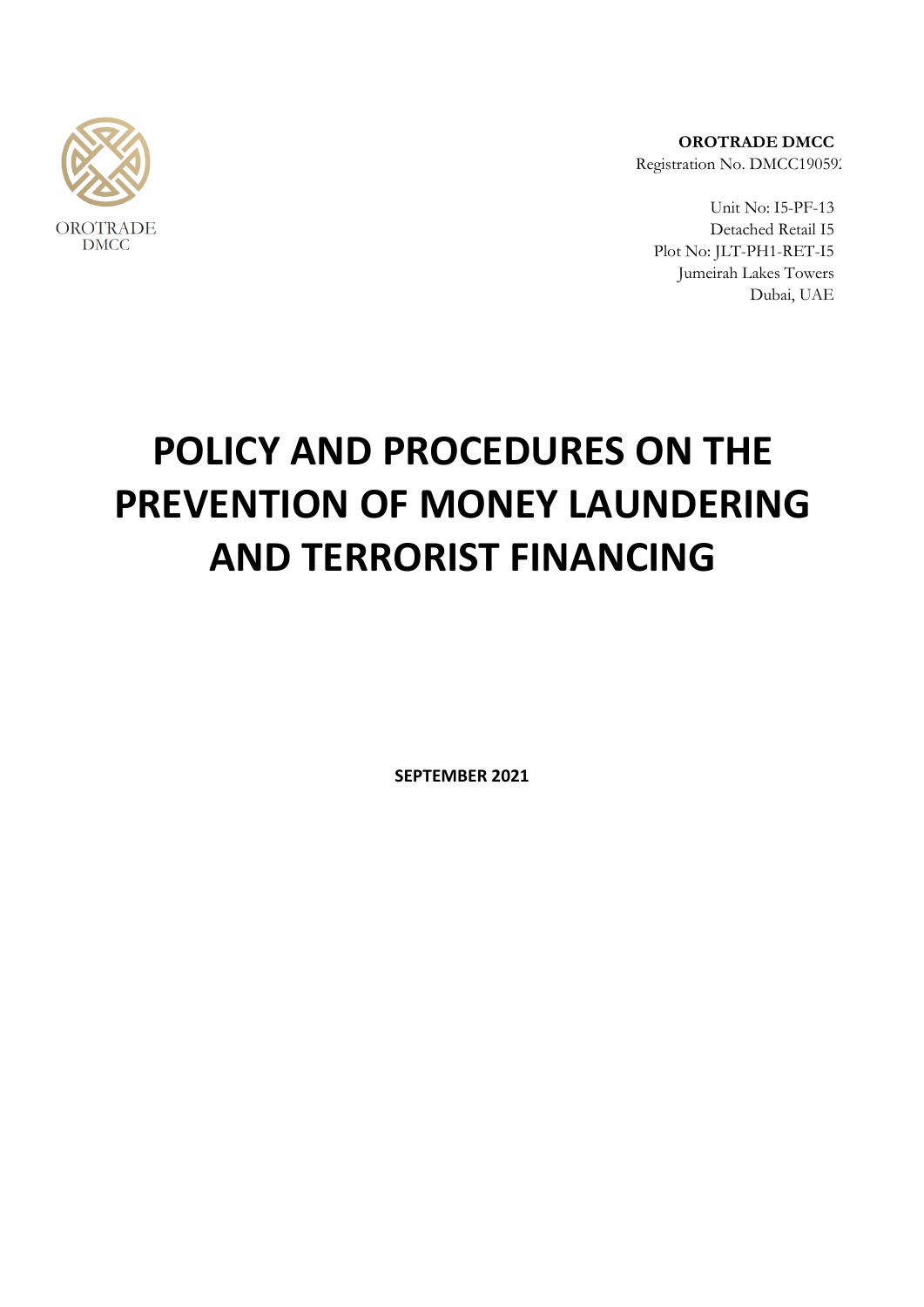## **Contents**

| 1            |  |  |  |
|--------------|--|--|--|
| $\mathbf{2}$ |  |  |  |
| 3            |  |  |  |
| 4            |  |  |  |
| 5.           |  |  |  |
| 6            |  |  |  |
| 7            |  |  |  |
| 8            |  |  |  |
| 9            |  |  |  |
| 10           |  |  |  |
| 11           |  |  |  |
| 12           |  |  |  |
| 13           |  |  |  |
| 14           |  |  |  |
| 15           |  |  |  |
|              |  |  |  |
|              |  |  |  |
|              |  |  |  |
|              |  |  |  |
|              |  |  |  |
|              |  |  |  |
|              |  |  |  |
|              |  |  |  |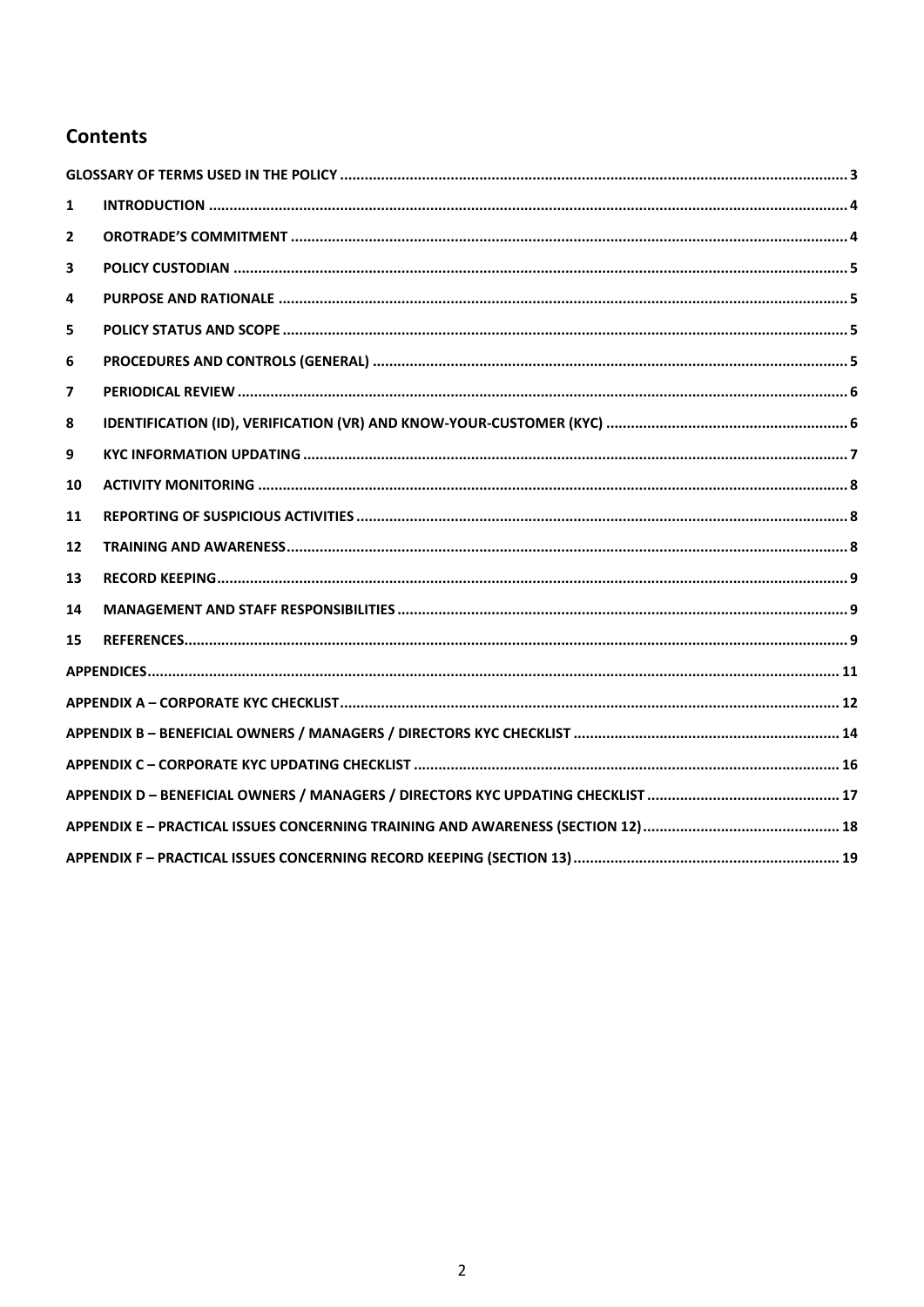## <span id="page-2-0"></span>**GLOSSARY OF TERMS USED IN THE POLICY**

| <b>Affiliates</b> | Branches, subsidiaries or related parties of, or any entity that directly or indirectly<br>controls, is controlled by, or is under common control with the Company     |
|-------------------|------------------------------------------------------------------------------------------------------------------------------------------------------------------------|
| <b>AML</b>        | Anti-Money Laundering                                                                                                                                                  |
| <b>AMLSCU</b>     | Anti-Money Laundering & Suspicious Cases Unit - Based at the Central Bank of UAE                                                                                       |
| <b>CDD</b>        | <b>Customer Due Diligence</b>                                                                                                                                          |
| <b>CFT</b>        | Combating the Financing of Terrorism                                                                                                                                   |
| <b>CIBO</b>       | Client Identification and Beneficial Ownership                                                                                                                         |
| <b>Clients</b>    | Entities that have a commercial relationship with the Company                                                                                                          |
| Company           | Orotrade DMCC, a private company incorporated under the laws of Dubai on 30 May<br>2021 with registration number DMCC190592 and trading licence number DMCC-<br>813042 |
| <b>DFSA</b>       | Dubai Financial Services Authority                                                                                                                                     |
| <b>DMCC</b>       | Dubai Multi Commodities Centre                                                                                                                                         |
| <b>ESCA</b>       | <b>Emirates Security &amp; Commodities Authority</b>                                                                                                                   |
| <b>FATF</b>       | <b>Financial Action Task Force</b>                                                                                                                                     |
| <b>FT</b>         | <b>Financing of Terrorism</b>                                                                                                                                          |
| <b>GRC</b>        | <b>DMCC Governance and Risk Committee</b>                                                                                                                              |
| ID                | Identification                                                                                                                                                         |
| <b>INTERPOL</b>   | International Police Organization                                                                                                                                      |
| <b>IOSCO</b>      | <b>International Organization of Securities Commissions</b>                                                                                                            |
| <b>KYC</b>        | Know Your Customer                                                                                                                                                     |
| ML                | Money Laundering                                                                                                                                                       |
| <b>NID</b>        | National Identification card                                                                                                                                           |
| <b>SAR</b>        | <b>Suspicious Activity Report</b>                                                                                                                                      |
| <b>VR</b>         | Verification                                                                                                                                                           |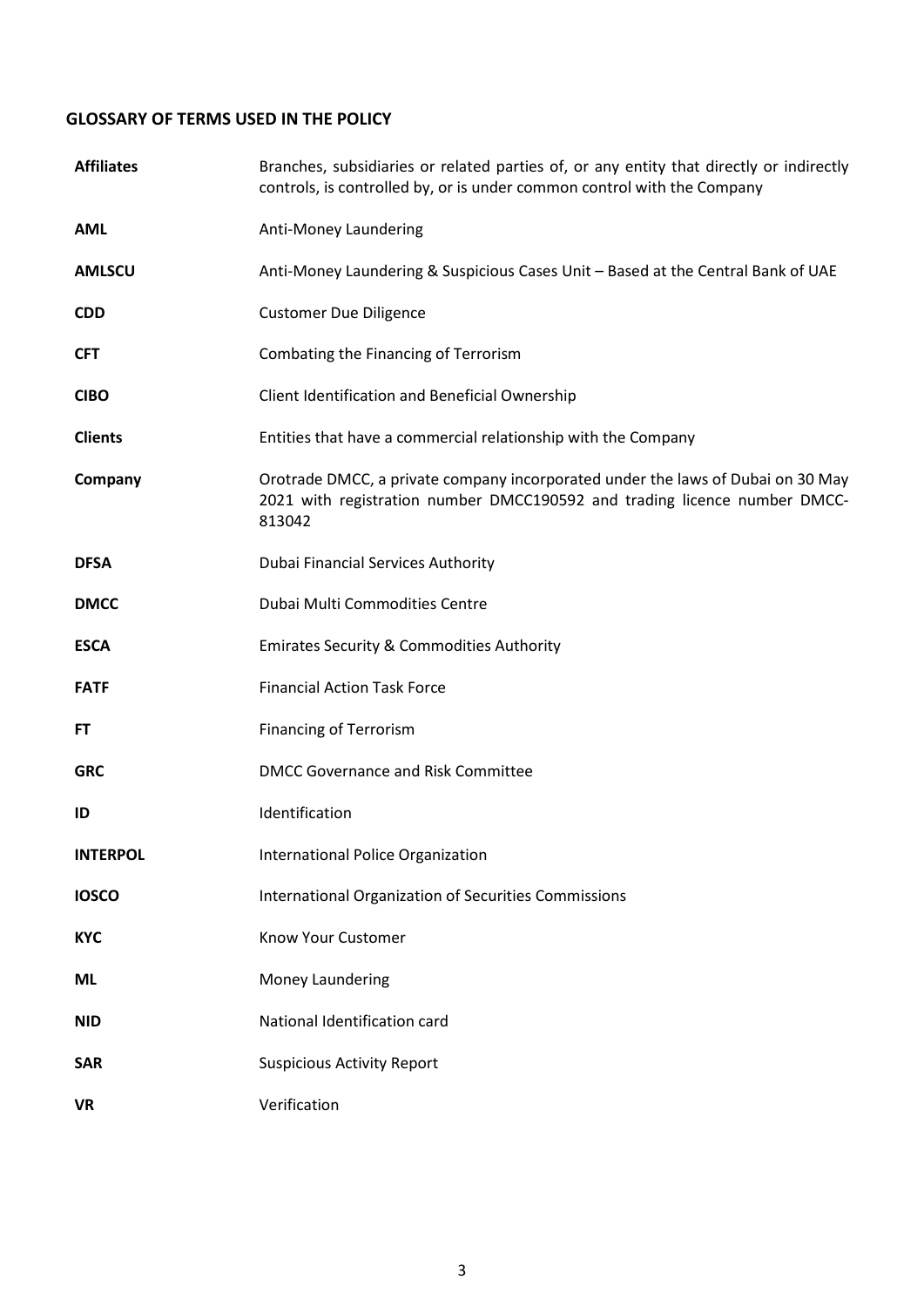## <span id="page-3-0"></span>**1 INTRODUCTION**

1.1. The combating of money laundering and the financing of terrorism has, in recent years, become a challenge of global proportions. Money launderers, terrorists and criminal groups have become more sophisticated in their methods and techniques.

For the purpose of this policy (the "**Policy**"):

#### **Money Laundering** is:

The process by which criminals attempt to conceal the true origin and ownership of the proceeds of criminal activities. If successful, the money can lose its criminal identity and appear legitimate. Criminals do this by disguising the sources, changing the form, or moving the funds to a place where they are less likely to attract attention.

## **The Financing of Terrorism** is:

- 1) An offense within the meaning of the UN International Convention for the Suppression of the Financing of Terrorism (1999), where a person by any means, directly or indirectly, unlawfully and willingly, provides or collects funds with the intention that they should be used or in the knowledge that they are to be used, in full or in part, in order to carry out:
	- (a) An act which constitutes an offence within the scope of and as defined in one of the treaties listed in the annex of the above-mentioned treaty, or
	- (b) Any other act intended to cause death or serious bodily injury to a civilian, or to any other person not taking any active part in the hostilities in a situation of armed conflict, when the purpose of such act, by its nature or context, is to intimidate a population or to compel a government or an international organisation to do or to abstain from doing an act.
- 2) For an act to constitute an offense set forth in paragraph 1, it shall not be necessary that the funds were actually used to carry out an offense referred to in paragraph 1, subparagraph (a) or (b).
- 1.2. The UAE, cognizant of the need for regulatory legislation, has enacted numerous laws at federal level to prevent and criminalize money laundering and the financing of terrorism.
- 1.3. OROTRADE DMCC is legally obligated to establish a set of policies and procedures to ensure that its Clients and Affiliates do not engage in any activities that facilitate money laundering and/or the financing of terrorist activities. Section 15 provides a list of the laws applicable to this Policy.

## <span id="page-3-1"></span>**2 OROTRADE'S COMMITMENT**

- 2.1. As a DMCC company, OROTRADE DMCC is committed to supporting both domestic and international efforts and initiatives aimed at combating money laundering and the financing of terrorism, in addition to implementing and enforcing such internal measures as may be deemed necessary.
- 2.2. The issuance of this Policy together with the implementation, operation, and enforcement of the procedures and controls therein, are a reflection of our commitment in this regard.
- 2.3. To combat money laundering and/or the financing of terrorism, OROTRADE DMCC shall co-operate with UAE and international government agencies, and recognized law enforcement agencies.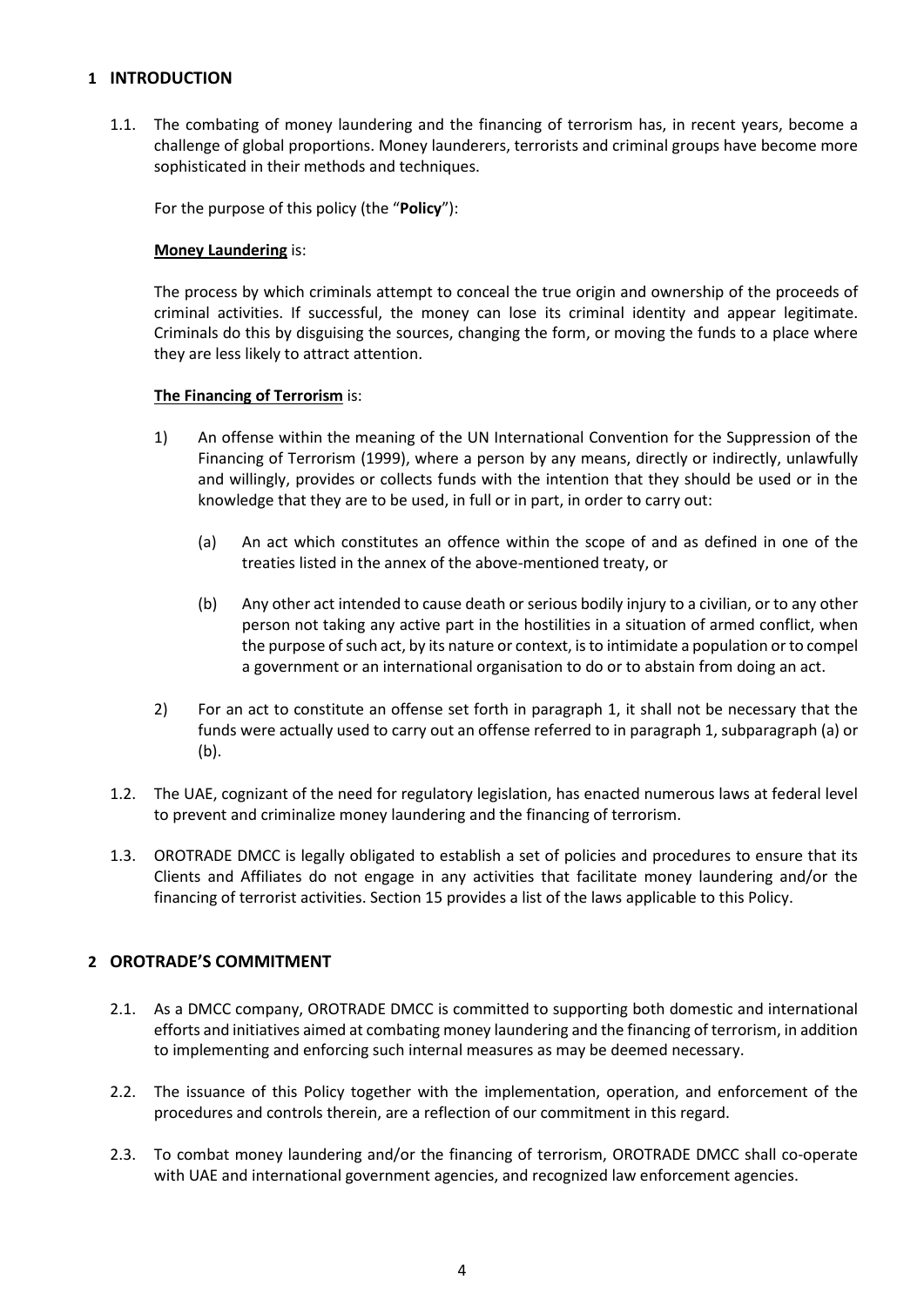## <span id="page-4-0"></span>**3 POLICY CUSTODIAN**

- 3.1. The top management of OROTRADE DMCC shall be the appointed custodian of this Policy and shall be ultimately responsible for the implementation and enforcement of this Policy.
- 3.2. The compliance officer of OROTRADE DMCC shall provide expertise and assistance regarding the implementation and enforcement of this Policy in order to properly support the top management of the company in properly discharging their duties.

## <span id="page-4-1"></span>**4 PURPOSE AND RATIONALE**

- 4.1. This Policy sets out the provisions, procedures and controls enacted by OROTRADE DMCC concerning Anti-Money Laundering ("**AML**") and Combating the Financing of Terrorism ("**CFT**").
- 4.2. The rationale behind the Policy is unequivocally clear. OROTRADE DMCC will only accept Clients whose sources of funds can be reasonably established as legitimate and who do not pose any risk (actual or potential) to the Company's reputation.
- 4.3. In light of the foregoing, OROTRADE DMCC will not tolerate any involvement in illegal activities by its staff, Affiliates or Clients.

## <span id="page-4-2"></span>**5 POLICY STATUS AND SCOPE**

- 5.1. The provisions, procedures and controls detailed below are mandatory and shall apply to Orotrade DMCC Clients, staff and Affiliates.
- 5.2. Breach of the Policy by any Orotrade DMCC Client, staff or affiliate shall constitute a disciplinary offence and the Company reserves the right to take any additional action as it, in its sole discretion, deems fit in securing the diligent and proper implementation and enforcement of this Policy.
- 5.3. Suspension/reporting/termination applicable to Company's Clients, staff and Affiliates that are found to have violated the provisions of this Policy and process may include any or all the following:
	- Warning;
	- Temporary suspension of relationship;
	- Termination of relationship;
	- Reporting to the relevant authority (AMLSCU, GRC or ESCA).

## <span id="page-4-3"></span>**6 PROCEDURES AND CONTROLS (GENERAL)**

- 6.1. This Policy contains, as an integral part to it, certain procedural checks and balances (collectively "**Procedures and Controls**"), so as to ensure the vigilant and effective operation of the Policy.
- 6.2. The Procedures & Controls are as follows:
	- Identification, verification and know-your-customer ("**KYC**") measures;
	- Updating of KYC information;
	- Activity monitoring;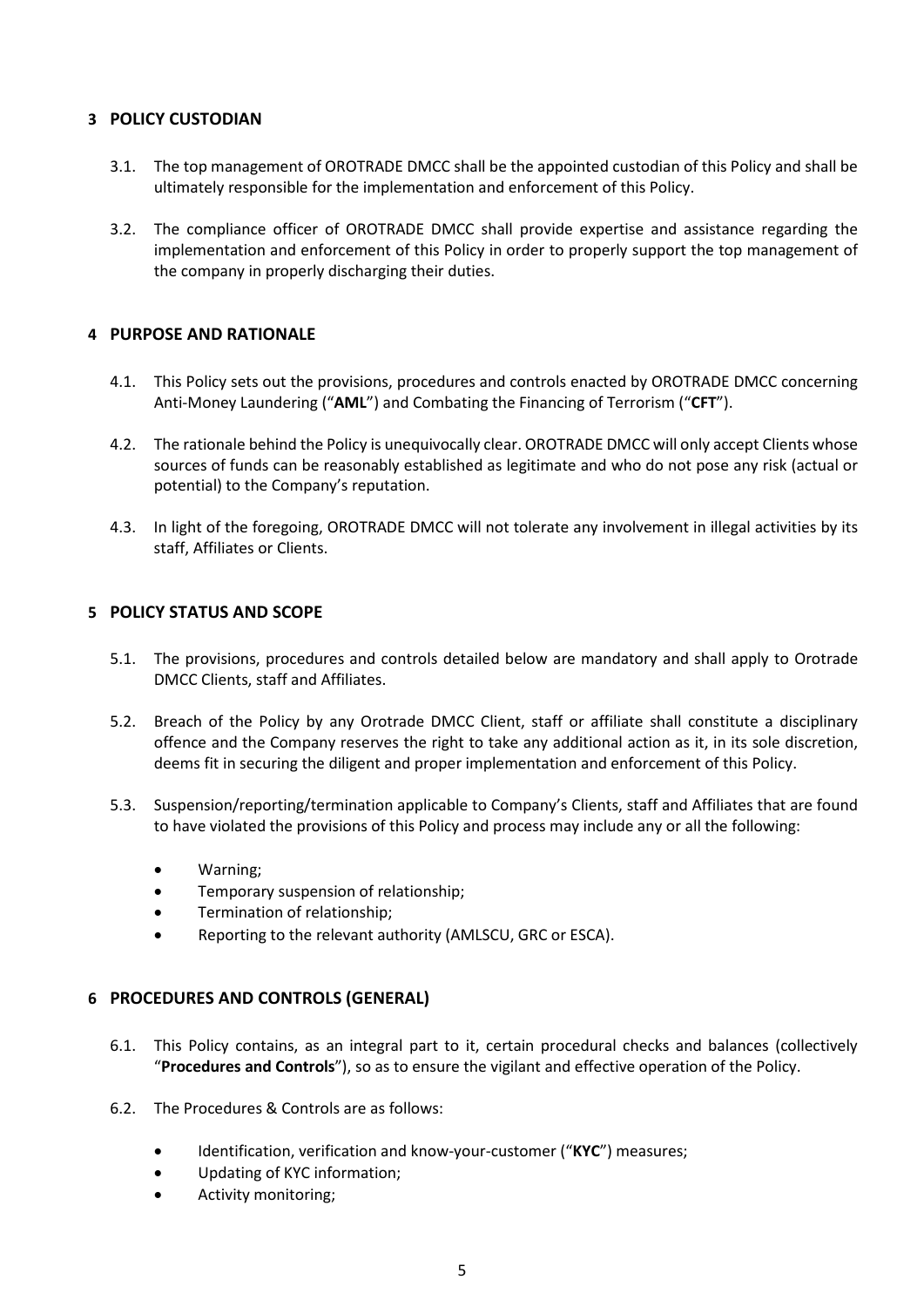- Reporting of suspicious activities;
- Training and Awareness;
- Record Keeping;

and are dealt with in more detail in Section 8 below.

## <span id="page-5-0"></span>**7 PERIODICAL REVIEW**

7.1. This Policy shall be reviewed on at least an annual basis. Any review shall take into account legislative changes regarding AML and CFT and shall also examine the previous 12 months implementation of the Policy together with how such implementation may be improved. Any amendments made to the Policy under this section 7 must have received prior written sign-off from the Company's Top Management whereupon they shall take effect immediately.

## <span id="page-5-1"></span>**8 IDENTIFICATION (ID), VERIFICATION (VR) AND KNOW-YOUR-CUSTOMER (KYC)**

- 8.1. ID, VR, and KYC together form the first key step in the Procedures and Controls and is to be conducted prior to the establishment of a commercial relation with a Client. It enables basic background information about the Client, their business, source of funds and their expected level of activity to be obtained and an initial decision undertaken.
- 8.2. The carrying out of ID, VR and KYC procedures are mandatory.
- 8.3. In general, OROTRADE DMCC accepts Clients that are legal entities, not physical persons. Where the Client is a company, the ID, VR, and KYC process must, in order to be valid, cover the following details regarding the Client company:
	- Incorporated name;
	- Shareholders (in case applicant company being non publicly traded);
	- Names of Beneficial owners (in case applicant company being non publicly traded);
	- Names of Managers/Directors;
	- Signatories;
	- Country of origin / UAE physical address (if applicable);
	- Contact details;
	- Previous business activities (type and volume);
	- Anticipated type and volume of activities;
	- Source of funds:
	- Banking reference and introductory letter;
	- Last two years audited financial statements;
	- Details of external auditors.

The above list is a summary of the information required. A detailed checklist is attached in as Appendix A.

- 8.4. For individual person(s) (i.e. Beneficial Owners, Managers/Directors and Signatories), the ID, VR and KYC process must, in order to be valid, cover the following details regarding each individual Client:
	- Full name (as per NID or passport);
	- Date and place of birth;
	- Nationality;
	- Physical address (residential and business / home country and UAE);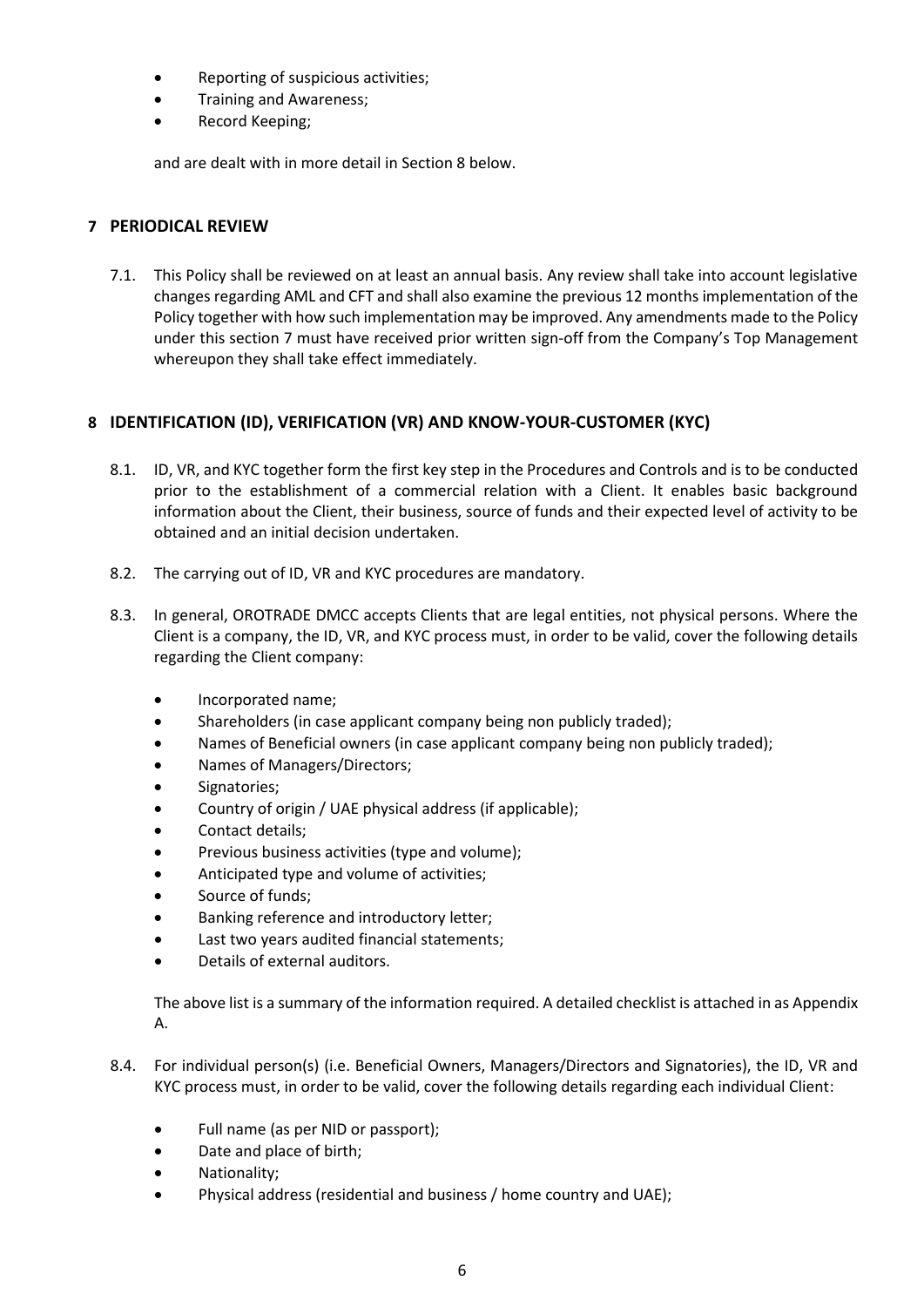- Contact details;
- $CV:$
- Source of funds (for Beneficial Owners);
- Bank reference letter (for Beneficial Owners).

The above list is a summary of the information required. A detailed checklist is attached in Appendix B.

## **8.5. KYC Process**

8.5.1. KYC is to be carried out via the use of two (2) mandatory checklists:

- Corporate KYC Checklist (please refer to Appendix A); and
- Beneficial Owners / Managers / Directors KYC Checklist (Please refer to Appendix B).
- 8.5.2. The establishment of business relationship with shell companies is strictly forbidden. For the purposes of this section 8.5.2, a "shell company" shall mean an institution that has no physical presence in any country, and which merely exists on paper.
- 8.5.3. An integral part of the KYC process is the carrying out of Client screening and relative risk assessment. Screening ensures that a Client is not listed on those official sanctions lists issued by Government and departments and law enforcement agencies. The risk assessment process classifies the Clientsinto three risk categories: normal, medium and high. Clients classified under high risk, including applicants defined as Politically Exposed Persons – PEPs, shall be subject to enhanced CDD during both the approval and monitoring process and applications shall be submitted to senior management for approval.
- 8.5.4. When conducting the KYC process, no reliance must be placed on third party information or "hearsay" – ID, VR and KYC must all be carried out by the Company itself. Example, if a Client is introduced to the Company by a third party, the Company is still under a clear obligation to perform the ID, VR and KYC procedures.
- 8.5.5. It should be borne in mind that KYC is more than a procedure and is in fact a discipline that is to be encouraged and developed. For example, KYC should become second nature so that in addition to the foregoing, any significant information related to the Client obtained during meetings, telephone discussion, visits, press releases, etc. and which is deemed to be relevant for the purposes of this Policy should be recorded. Fresh CDD should be undertaken, especially if it appears that the veracity or accuracy of previous information is doubted.
- 8.5.6. The FATFA Guidance for Risk-Based Compliance for Designated Non-Financials Business and Professions – DNFBPs allows entities to adopt a risk-based approach to determine the extent of due diligence measures with the level of risk posed by the customer type, business relationship, transaction, product/service or geographical location. The list of documents mentioned in this Policy is not absolute or exhaustive and the Company should assess on a case-by-case basis what documentation and information is necessary and appropriate on each particular client.

## <span id="page-6-0"></span>**9 KYC INFORMATION UPDATING**

- 9.1. Reasonable steps must be taken to ensure that ID, VR and KYC information is updated as and when required. As a minimum standard, KYC information must be updated every 2 (two) years. For Clients that are considered of "high-risk", updating of CDD information should be performed on a yearly basis.
- 9.2. KYC updating is carried out via the use of those KYC updating checklists as attached in Appendices C and D.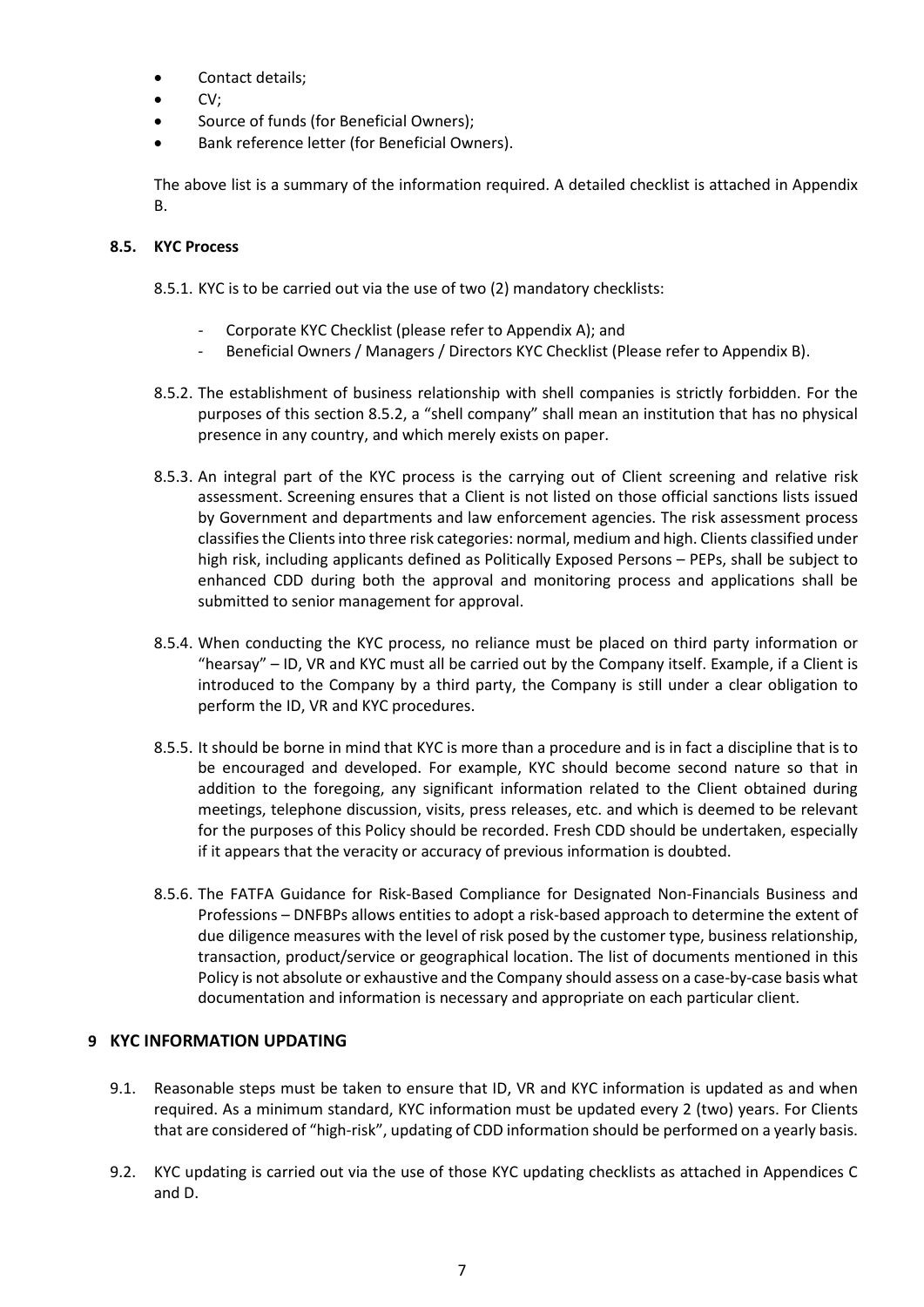#### <span id="page-7-0"></span>**10 ACTIVITY MONITORING**

- 10.1. OROTRADE DMCC is mandated to monitor, supervise and inspect the activities of its Clients and Affiliates.
- 10.2. As such, the activity monitoring will be undertaken in the form of inspections of Clients/Affiliates (desk and/or on-site, as the case require) to ensure that their operations are conducted in accordance with UAE Regulatory System.

## <span id="page-7-1"></span>**11 REPORTING OF SUSPICIOUS ACTIVITIES**

- 11.1. Article 15 of UAE Federal Law No. 4 of 2002 Regarding Criminalization of Money Laundering places a clear obligation on all Company staff and Affiliates to report any suspicious activities or information which may point to transactions, instructions, or arrangements related to illegal or unauthorized activities, with which any of its Clients is involved.
- 11.2. As such, it is the legal duty of Company's management, staff, and Affiliates to report any suspicious activity or information to the Compliance Officer of the Company (via a suspicious transaction report – "**STR**"), who in his turn, may report the suspicious activity or information to AMLSCU.
- 11.3. In doing so, it is important that:
	- The reason for the suspicion is fully explained;
	- No mention of the suspicion is made to the Client or any third party of the subject of the suspicion (failure to observe this requirement may result in the divulging party being prosecuted for the offence of 'tipping off'); and
	- Any additional information as may be deemed necessary to conduct the investigation is furnished.
- 11.4. Any decision of the Compliance Officer not to file a report to the AMLSCU after receiving an STR, should be fully explained and the explanation should be recorded in the Compliance Officer's files.
- 11.5. Cash transactions are, in general, not allowed. In exceptional circumstances where a cash transaction is allowed, any such transaction which has a value of AED 100,000 or above should be accompanied by a certificate of source of funds, such as bank cash payment certificate or slip, customs declaration certificate, etc. If such a transaction is considered suspicious, it should be reported to AMLSCU by the Compliance Officer of the Company.

## <span id="page-7-2"></span>**12 TRAINING AND AWARENESS**

- 12.1. Training shall be carried out at least once every two years for all relevant staff members, particularly for top management, so as to ensure that they are aware of those AML and CFT regulations, controls and responsibilities which require their compliance and which form the basis of this Policy.
- 12.2. Within one month of joining the Company all new staff members must be provided with an initial induction into the Policy, AML and CFT and the need for the reporting of suspicious transactions. Such induction may be carried out as part of the normal induction procedure.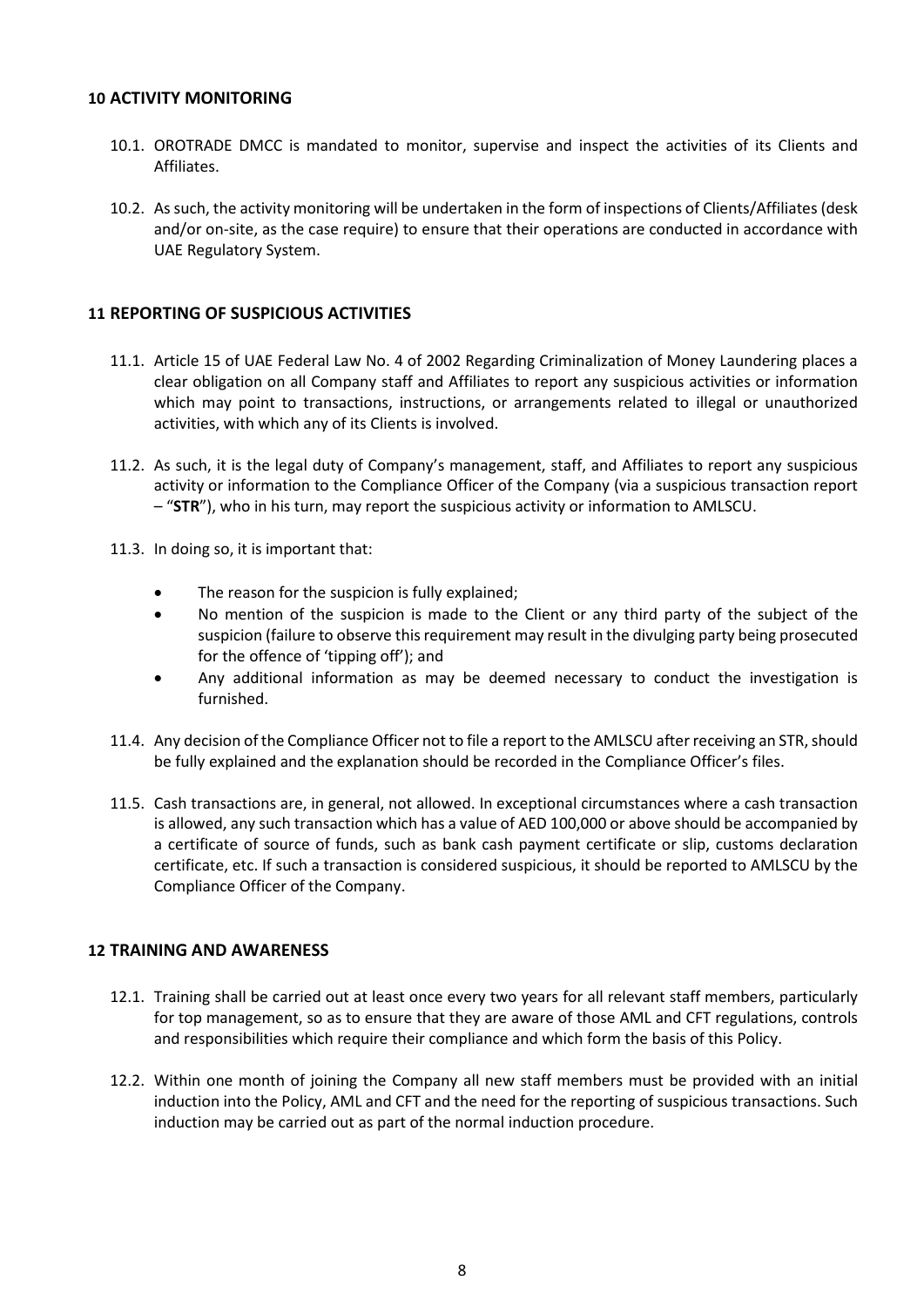#### <span id="page-8-0"></span>**13 RECORD KEEPING**

#### **13.1. KYC Documentation**

For the purposes of this section 13, "KYC Documentation" shall refer to any information and documentation relating to Clients or entities which approached the Company for the purpose of establishing business relationship with, but for any reason such business relationship did not proceed.

#### **13.2. Retention Periods**

All KYC Documentation required under this Policy should be retained by the Company for a period of at least 5 years from the date of expiration/termination of a business relationship with a Client or 5 years from the date such documentation was obtained, whichever is the latest.

#### **13.3. Investigations**

Where a Client is the subject of an investigation of any kind, then all documentation relating to the investigation must be retained for such time until the authority conducting the investigation (e.g. ESCA, Dubai Police, Interpol etc) informs the Company otherwise in writing.

## <span id="page-8-1"></span>**14 MANAGEMENT AND STAFF RESPONSIBILITIES**

#### **14.1. Scope of Responsibility**

In carrying out the proper discharge of their duties under the Policy, both Company staff and management alike will be expected to:

- Undertake their due diligence role;
- Ensure their and their team's awareness of and compliance with ID, VR and KYC, record keeping and reporting;
- Undergo such ongoing AML/CFT training as the Company deems necessary from time to time;
- Ensure independency of the compliance function; and
- Support the compliance function.

#### <span id="page-8-2"></span>**15 REFERENCES**

- 15.1. In this Policy reference has been made to the following legislation, directives and regulations (collectively the "**Regulations**"). In the event of any material change being effected to the Regulations following the date of this Policy coming into force, DMCC shall make such amendments to the Policy as necessary to ensure that the intent, spirit and letter of the Regulation is reflected in the Policy.
	- Federal Decree No. (20) of 2018 on anti-money laundering and countering the financing of terrorism
	- UAE Federal Law No. (9) of 2014 Regarding the Amendment of some Provisions of the Federal Law No. 4 of 2002 Regarding Criminalization of Money Laundering
	- Cabinet resolution No. (38) of 2014 Regarding the Executive regulation of the Federal Law 4 of 2002 Regarding Criminalization of Money Laundering
	- UAE Federal Law No. (7) of 2014 Regarding the Combating of Terrorist Offences
	- UAE Federal Law No. 4 of 2002 Regarding Criminalization of Money Laundering
	- UAE Federal Law No. 1 of 2004 on Combating Terrorism Offence
	- UAE Federal Law No. 8 of 2004 Regarding the Financial Free Zones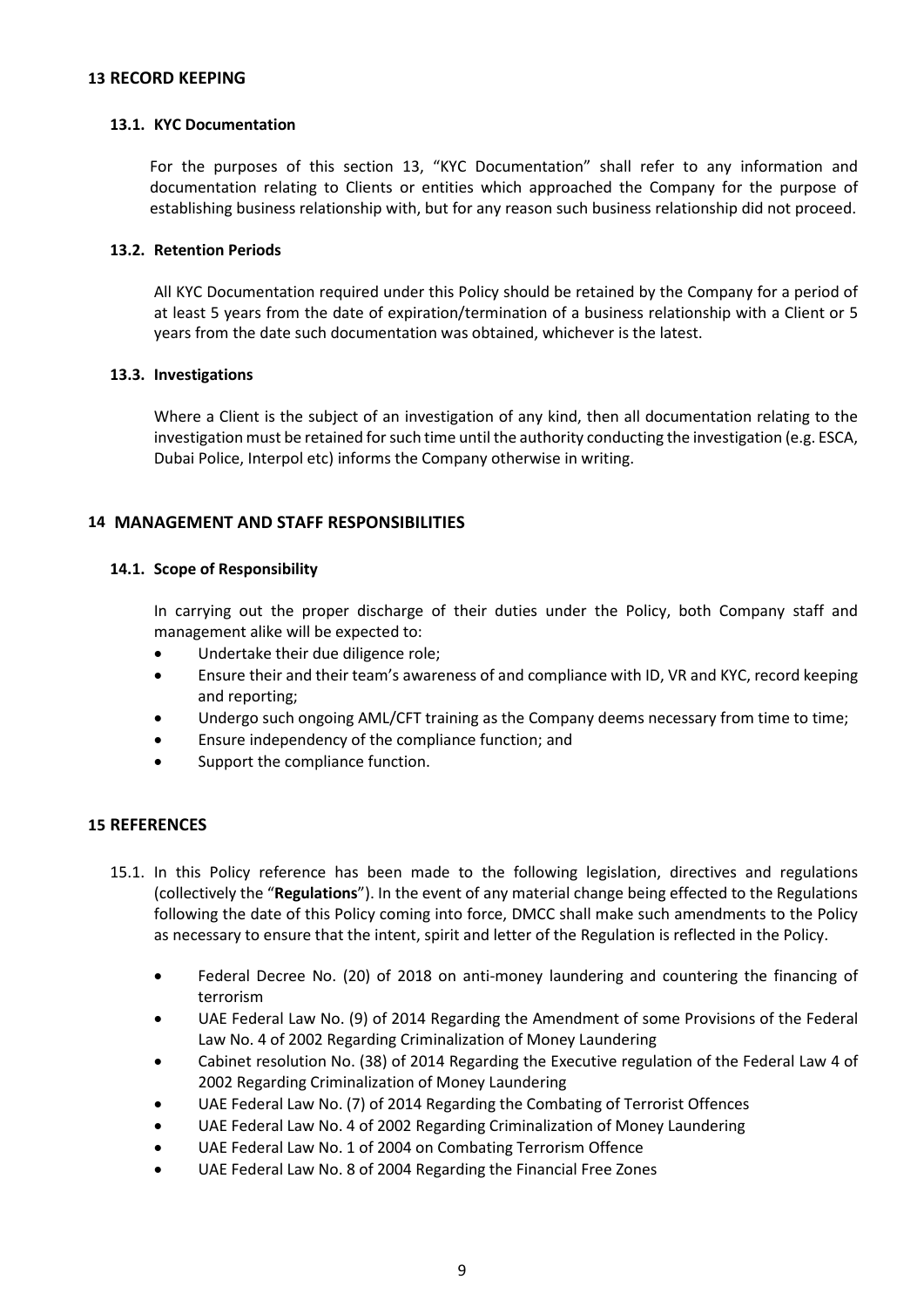- Federal Law No. 4 of 2000 Regarding The Emirates Securities and Commodities Authority and Market
- ESCA regulation concerning procedures for Anti-Money Laundering
- Rule No. 4 of 2002 for Organizing Operations at DMCC
- Rule No. 1 of 2003 Amending Certain Provisions of Rule No. (4) for DMCC
- Dubai Multi Commodities Centre Authority Free Zone Rules and Regulations Third Edition March 2012
- Guidance For Risk-Based Compliance for Designated Non-Financials Business and Professions DNFBPs: G – 01
- FATF 40 AML and 9 CFT Recommendations
- Basel Committee on Banking Supervision Recommendations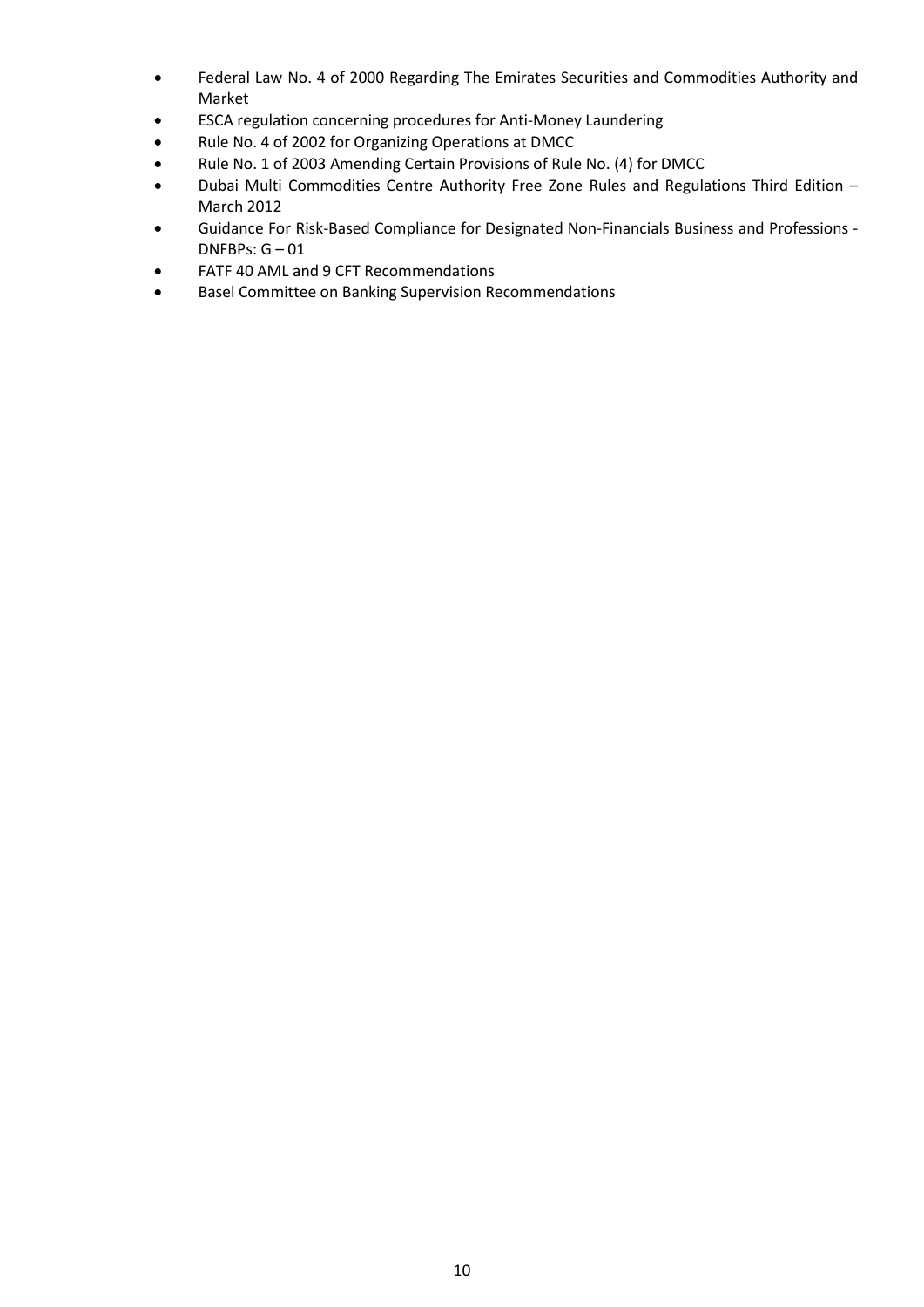## **APPENDICES**

## <span id="page-10-0"></span>**Note:**

In the following Appendices, where a document is asked to be provided as an "authenticated" copy, then the copy must be authenticated as a true copy of the original by any of the following:

- **Registered and practicing lawyer;**<br>**Registered Notary Public:**
- Registered Notary Public;
- **E** Chartered Accountant;
- Government ministry;
- **Embassy or Consulate;**
- **UAE Ministry of Foreign Affairs.**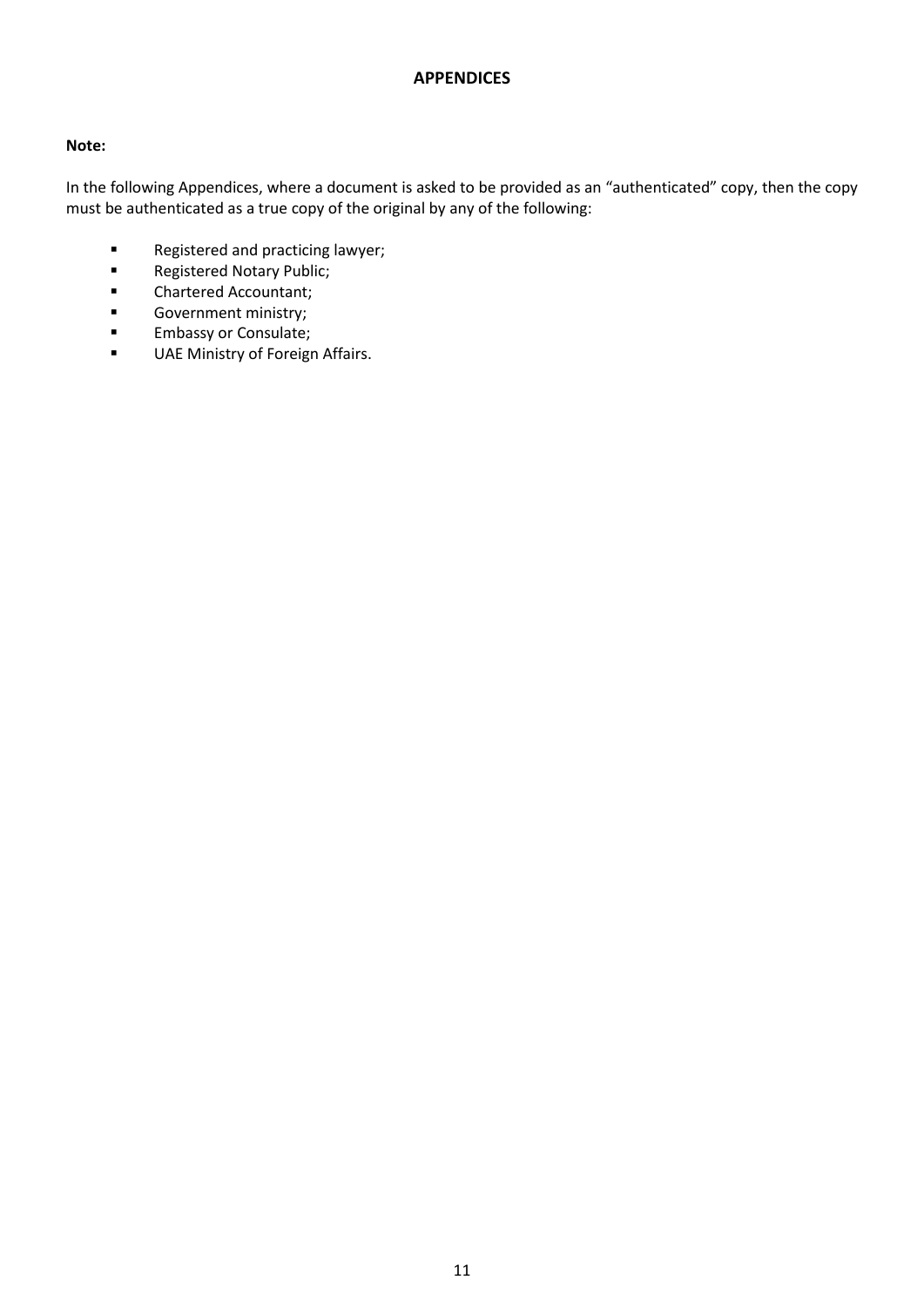## **APPENDIX A – CORPORATE KYC CHECKLIST**

<span id="page-11-0"></span>The following information/documentation must be collected and retained:

- **A1** Proof of legal existence of applicant company:
	- **Trade License (if relevant in country of incorporation);**
	- **EXEC** Certificate of Incorporation; and
	- **Memorandum and Articles of Association.**
- **A2** Proof of applicant company's physical address in the country of origin and physical address within the UAE (when applicable):
	- Utility bill; or
	- **EXECOPY of lease/purchase agreement; or**
	- Original statement from a financial institution; or
	- Letter from public authority or external auditor.
- **A3** Contact details of applicant company:
	- **•** Office telephone number(s);
	- **Office fax number(s):**
	- Office email address; and
	- Website address.
- **A4** Names and addresses of all controlling individuals (managers/directors, shareholders and beneficial owners) of the applicant company (verified as per Appendix B, Sections B1 and B3).
- **A5** Declaration by authorized signatories of the applicant company that the beneficial owners mentioned in A4 are the sole beneficial owners of the applicant company (in case of applicant company being non publicly traded).
- **A6** Identities and addresses of all signatories of applicant company (verified as per Appendix B, Sections B1 and B3 if different to those at A4 above).
- **A7** Identities and addresses, if different to those at A4 and A6, of:
	- Individuals holding Powers of Attorney from applicant company; and
	- **Third party mandate holders of applicant company;**

and verified as per Appendix B, Sections B1 and B3.

- **A8** Understanding the relationship that exists between the principals of the applicant company and the powers of attorney/third party mandate holders.
- **A9** Names and address of all partners in partnerships (verified as per Appendix B, Sections B1 and B3).
- **A10** Details of applicant company's previous business including:
	- **Main products/services;**
	- **Name and address of previous business;**
	- **Main customers and suppliers;**
	- **Nain activities and geographical areas: and**
	- Volume of activities over last two years.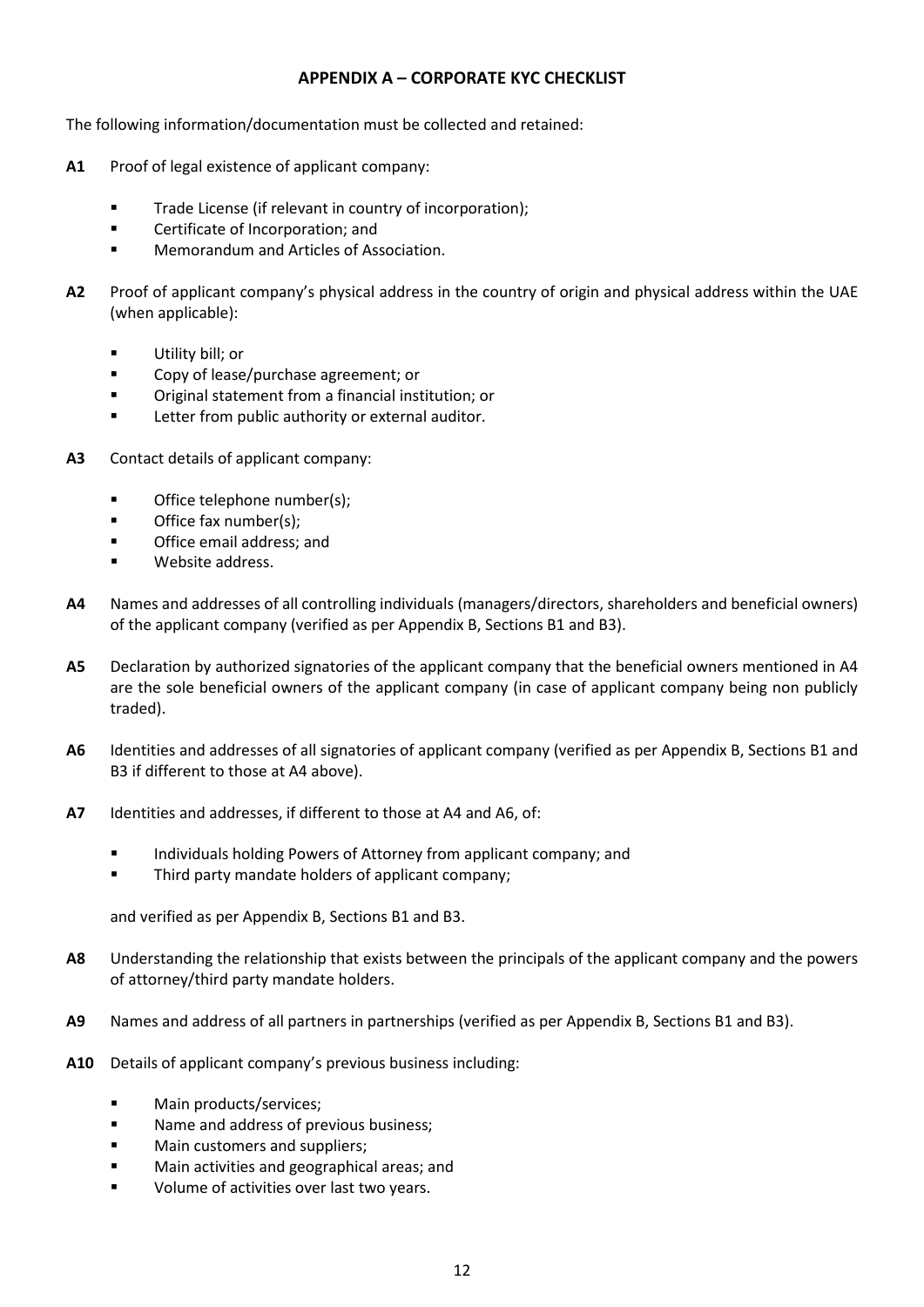- **A11** Indication of the anticipated volume and type of activity to be conducted by the applicant company.
- **A12** Understanding the source of funds originating from the applicant company.
- **A13** Bank reference whereby applicant company has been known to the issuing bank for at least two years.
- **A14** Last two years audited applicant company financial statements.
- **A15** External Auditors name and address, if company is subject to external audit.
- **A16** For the purpose of this section A16, "Financial Intermediary" should be defined as an institution, firm or individual performing intermediation between two or more parties in a financial context such as banks, insurance companies, financial advisers, brokers or mutual funds.

For financial intermediaries only:

**Proof that the Financial Intermediary has been properly constituted, is supervised by a recognized** authority and has good reputation.

If for any reason, any of the above documents cannot be obtained in original form, then they should be supplied as authenticated copies as per page 11.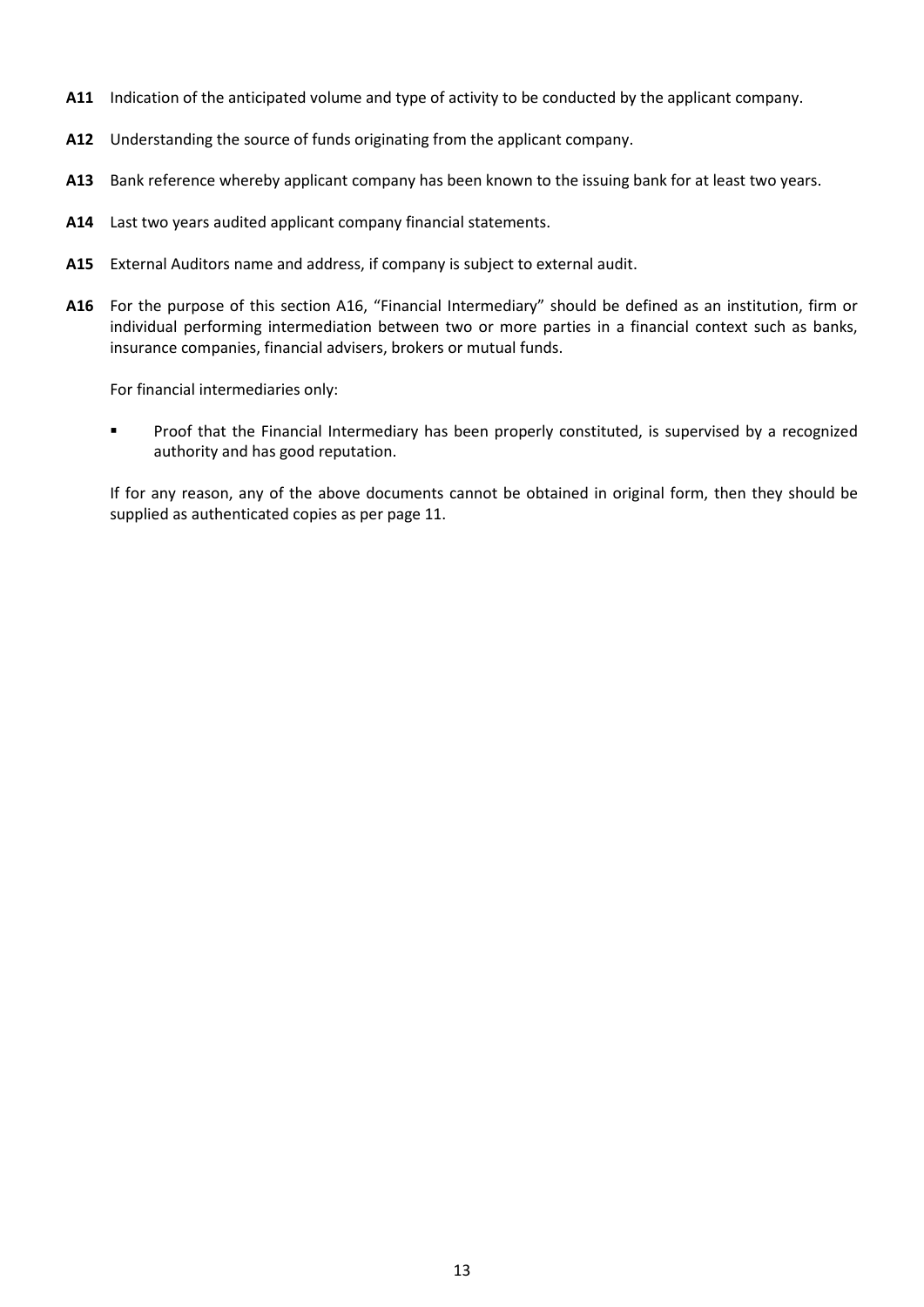## **APPENDIX B – BENEFICIAL OWNERS / MANAGERS / DIRECTORS KYC CHECKLIST**

<span id="page-13-0"></span>The following information/documents must be collected and retained:

- **B1** Valid, original ID card (for UAE nationals) or passport clearly showing:
	- **Example 2** Legal name (Change of Name Deed in the case of change of name);
	- Date and place of birth; and
	- **Nationality**
- **B2** Proof of country of origin and physical address therein of individual in the form of:
	- Passport; or
	- **Home country National ID; or**
	- Home country Driving license.

In those cases where the above forms of ID do not mention the Individual's physical address in their country of origin, this will need to be evidenced via those documents in B3.

- **B3** Proof of individual's physical address in the UAE in the form of:
	- Original utility bill; or
	- **EXECOPY of lease / purchase agreement.**

Where the individual is living at a temporary address, the details must be obtained and verified as per B3 above and an undertaking provided by the individual that they will advise DMCC of the new permanent address once obtained. This should be followed up by the Clients Relations Dept.

- **B4** Contact details of the individual:
	- $\blacksquare$  telephone number(s);
	- $\blacksquare$  Fax number(s); and
	- **E** email address.
- **B5** Verification of contact details in B4 above via their testing by DMCC.
- **B6** Previous personal and business profile of each individual shareholder, such profiles to include previous occupations and/or types of businesses operated.
	- **Names and addresses of previous businesses or employers;**
	- **Main products;**
	- **D** Owners;
	- **Main customers and suppliers;**
	- **Main activities geographical areas; and**
	- Volume of previous activities.
- **B7** Indication of the anticipated volume and type of activity to be conducted by the individual's Applicant Company.
- **B8** Understanding the source of funds (income, assets, net worth, etc) of each individual shareholder/manager.
- **B9** Bank reference whereby the individual has been known to the Issuing bank for at least two years.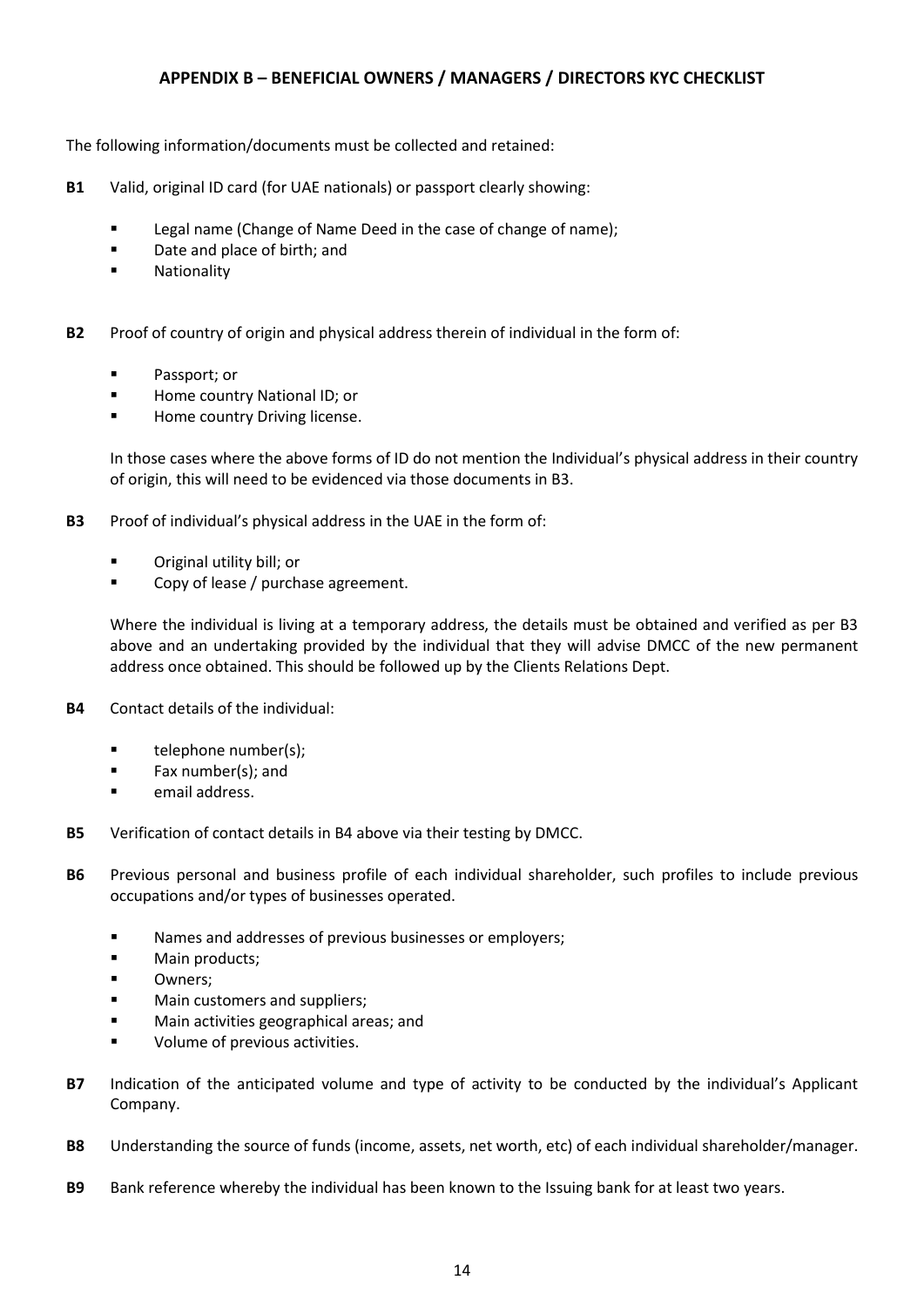If for any reason, any of the above documents cannot be obtained in original form, they should be supplied as authenticated copies as per page 11.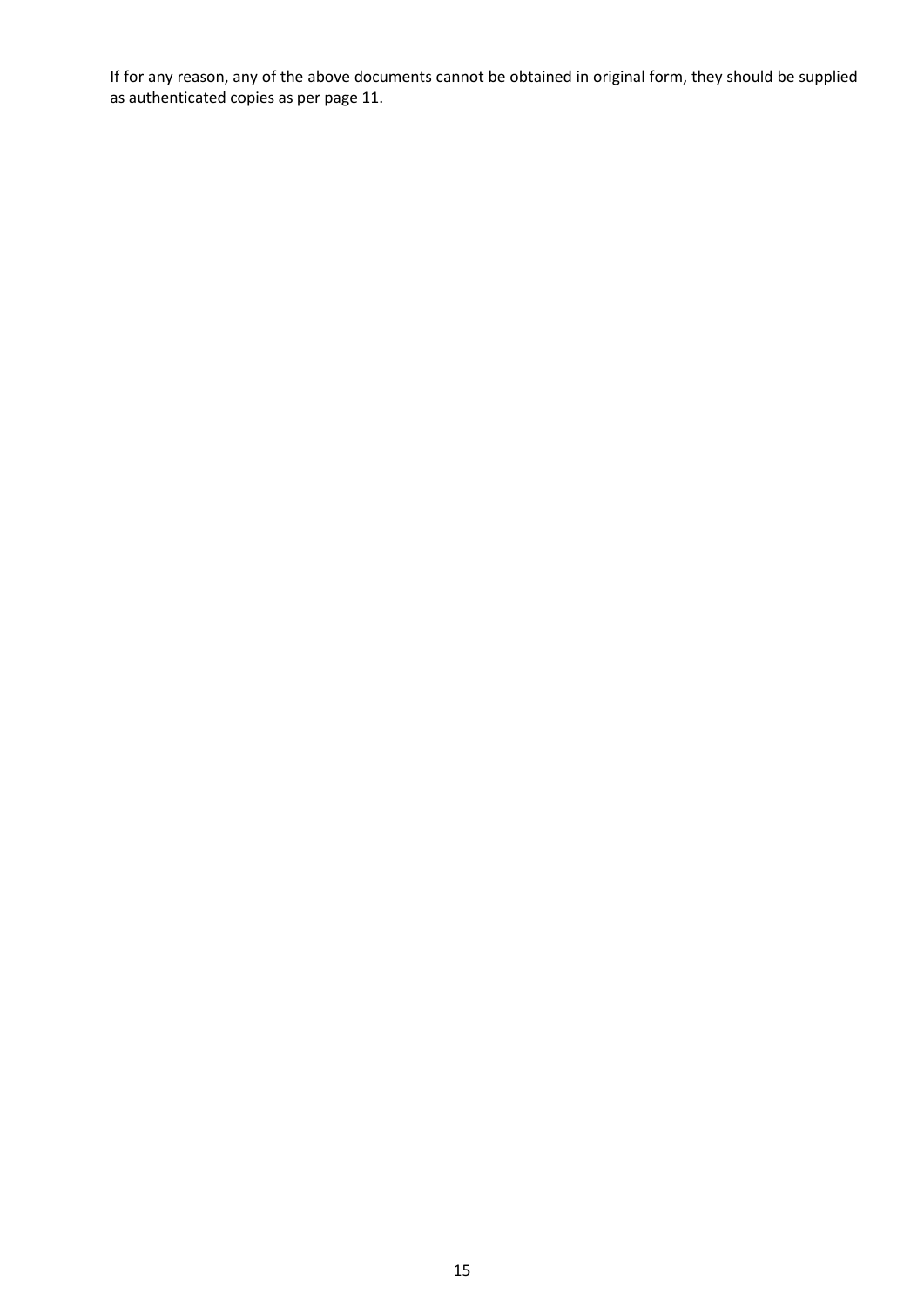## **APPENDIX C – CORPORATE KYC UPDATING CHECKLIST**

<span id="page-15-0"></span>The following information/documents must be collected and retained:

- **C1** Same year proof of physical address of Client in the form of:
	- **C** Original utility bill; or
	- **EXECOPY of lease/purchase agreement.**
- **C2** Recent contact details of Client:
	- **•** Office telephone number(s);
	- **Office fax number(s);**
	- **•** Office email address; and
	- **Website address.**
- **C3** Names and addresses of all new (since registration date or last update) beneficial owners and controlling individuals (Directors/Managers) of the Client (verified as per Appendix B, Sections B1 and B3).
- **C4** Declaration by each Client's authorized signatory that the latest beneficial owners mentioned in C3 above are the sole beneficial owners of the Client.
- **C5** Description of Client's activities (types and volume) for the last two years.
- **C6** Client's audited financial statements for the last two years.
- **C7** External auditors name and address.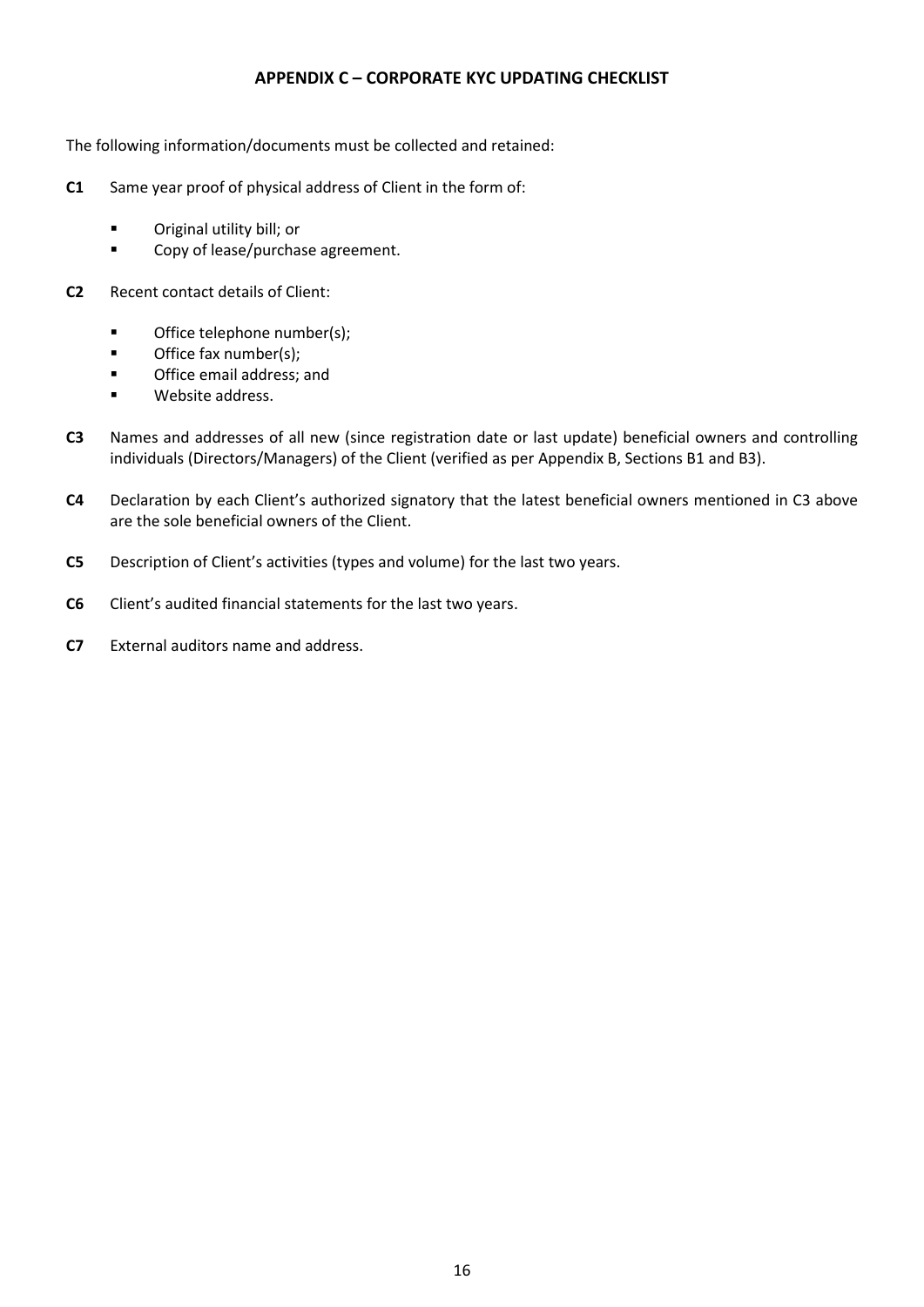## <span id="page-16-0"></span>**APPENDIX D – BENEFICIAL OWNERS / MANAGERS / DIRECTORS KYC UPDATING CHECKLIST**

The following information/documents must be collected and retained:

- **D1** Valid, original ID card (in the case of UAE nationals) or passport clearly showing:
	- **Legal name (Change of Name Deed in the case of change of name);**
	- Date and place of birth; and
	- **Nationality.**

If for any reason, any of the above documents cannot be obtained in original form, they should be supplied as authenticated copies as per page 10.

- **D2** Same year proof of physical address of individual:
	- **Copy of utility bill; or**
	- **Example 20 Copy of lease agreement; or**
	- **Example 2** Copy of deed agreement.
- **D3** Latest contact details of the individual:
	- $\blacksquare$  Telephone number(s);
	- **Fax number(s); and**
	- **Email address.**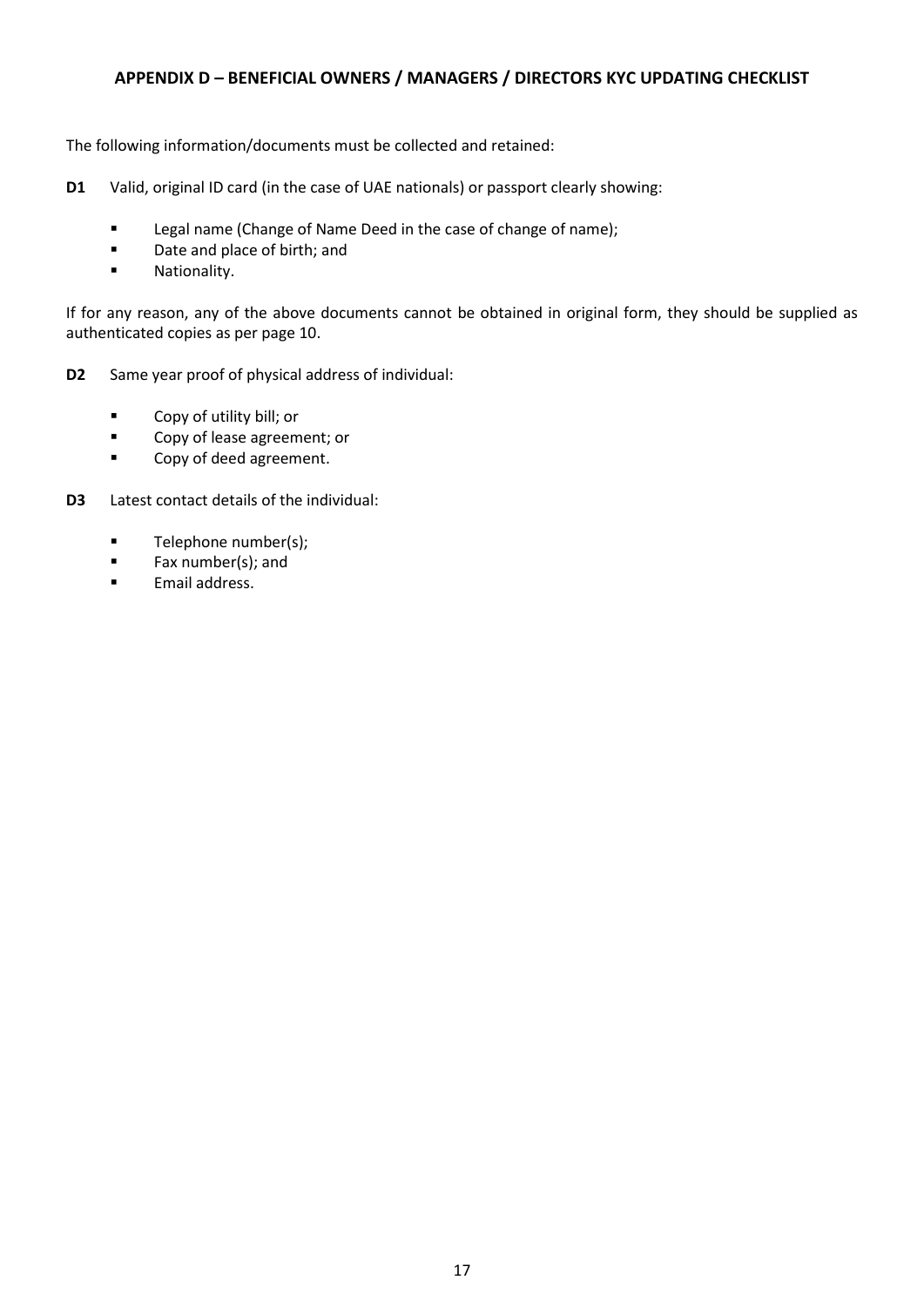## <span id="page-17-0"></span>**APPENDIX E – PRACTICAL ISSUES CONCERNING TRAINING AND AWARENESS (SECTION 12)**

- **E1** Any training provided under section 12 must include:
	- **An introduction into what is money laundering/financing of terrorism;**
	- **•** Developing the ability to recognize suspicious activities or "early warning" signs (particularly regarding commodities trading);
	- **The requirements of local and international regulatory legislation and their ramifications; and**
	- **This Policy.**
- **E2** Training and awareness can be raised through the following tools:
	- **Handbooks;**
	- **Awareness messages;**
	- **EXECOURDER** Courses (internal and external);
	- **Induction programs.**